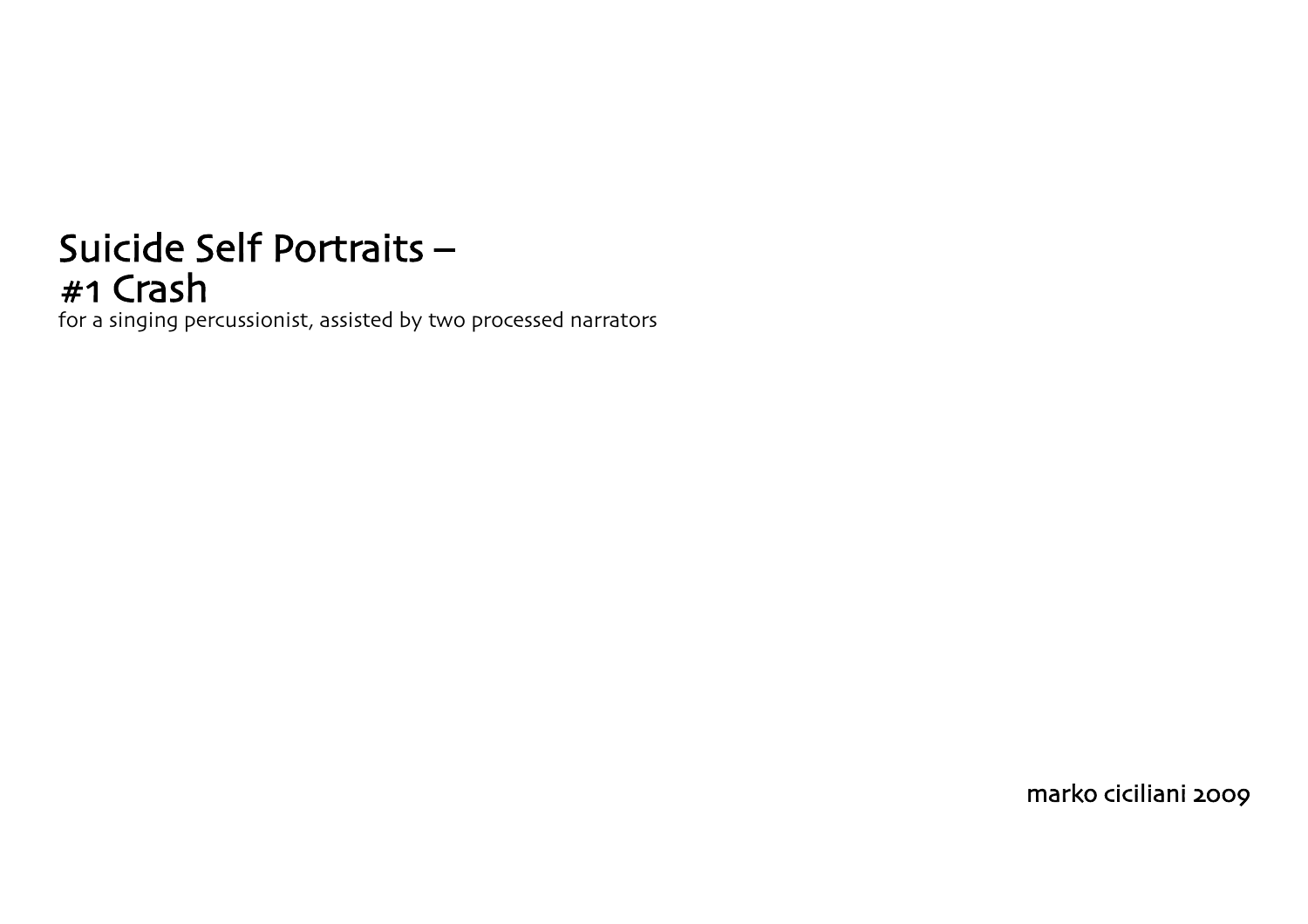## Suicide Self Portraits – #1 Crash

for a singing percussionist, assisted by two processed narrators (male [Dean] and female [Diane])

music: Marko Ciciliani<br>text: Marko Ciciliani. Marko Ciciliani, based on J.G. Ballard's book "Crash"

commissioned by the Fonds voor de Scheppende Toonkunst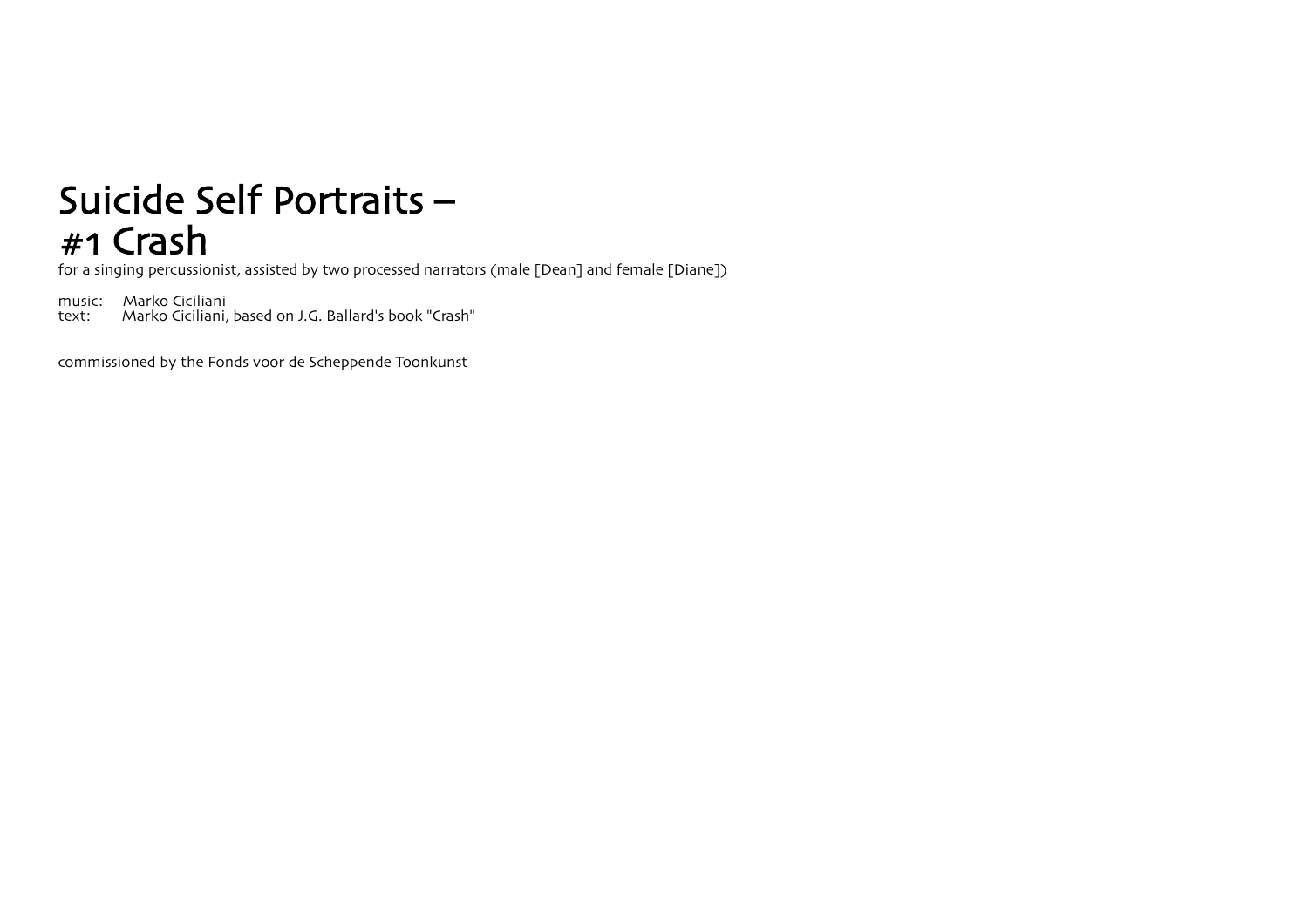## Suicide Self Portraits – #1 Crash

for a singing percussionist, assisted by two processed narrators (male [Dean] and female [Diane])

## Marko Ciciliani 2009

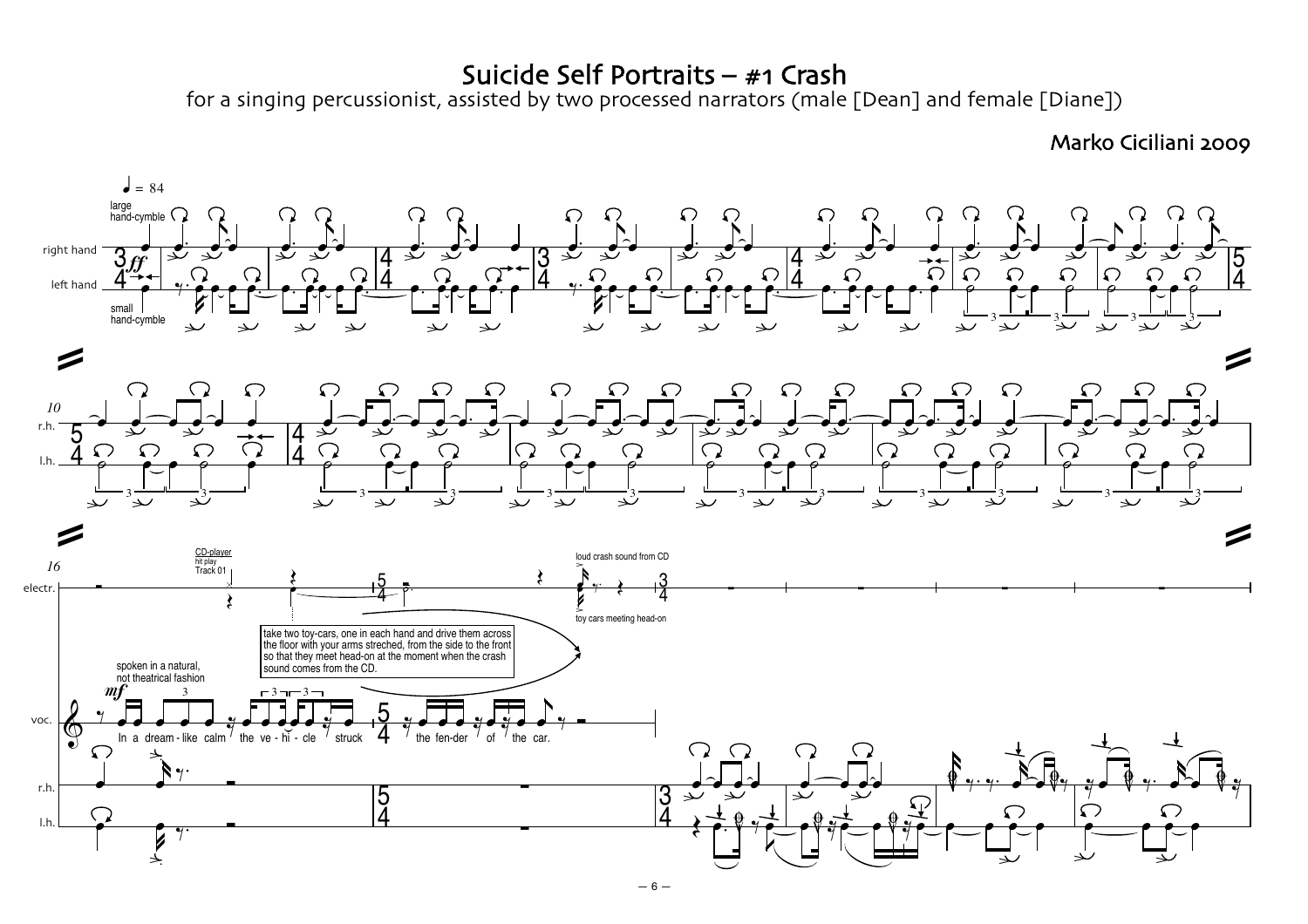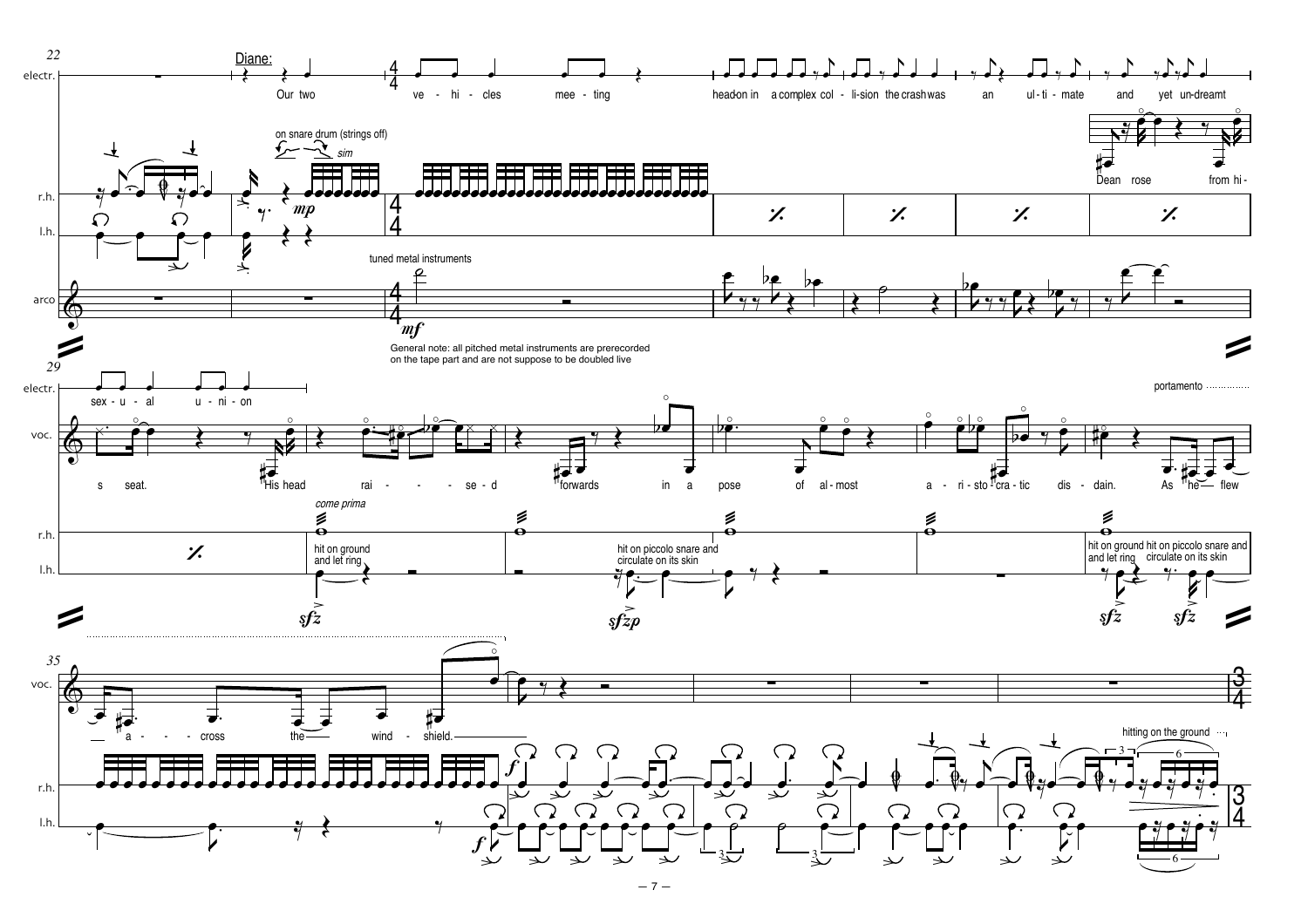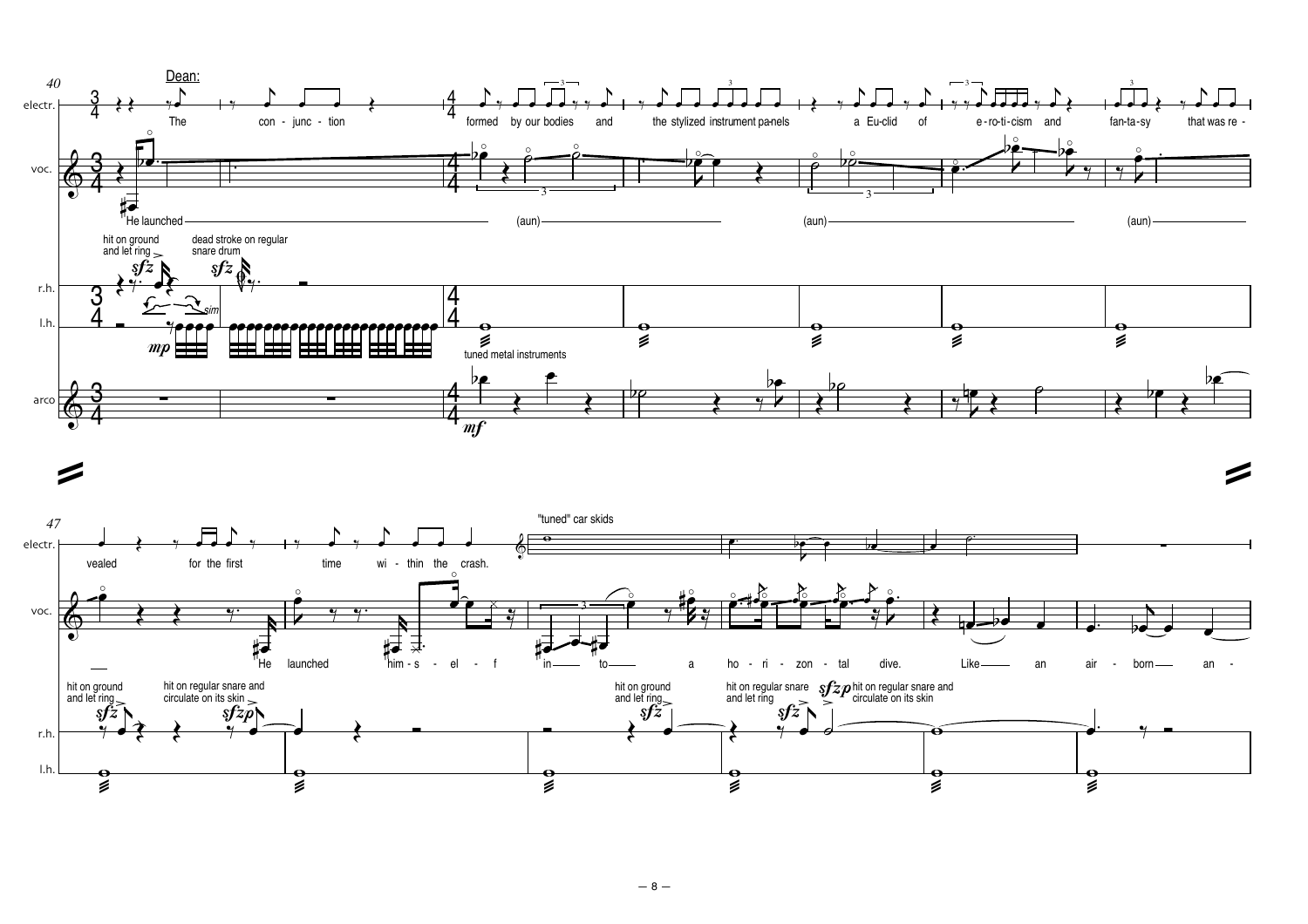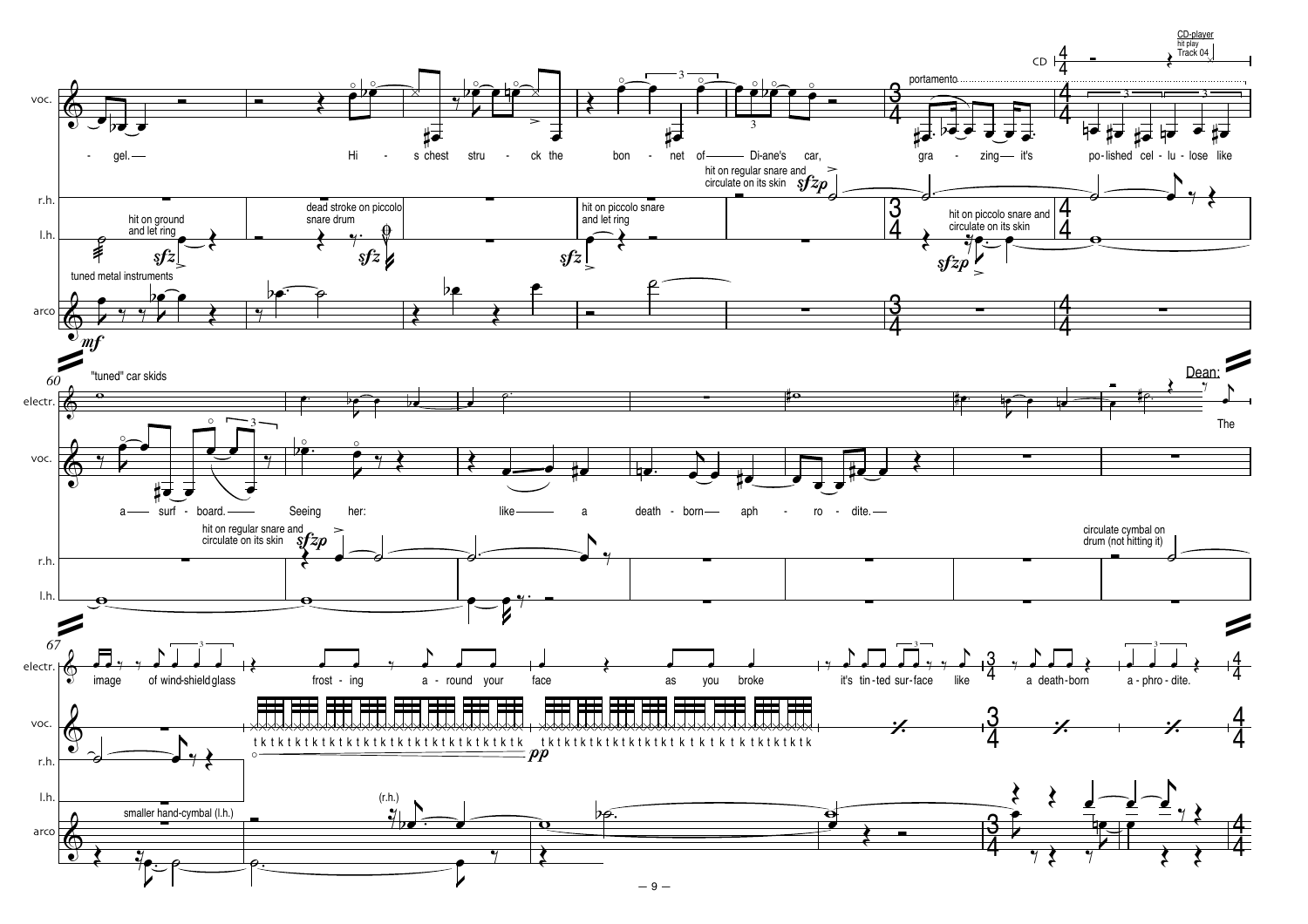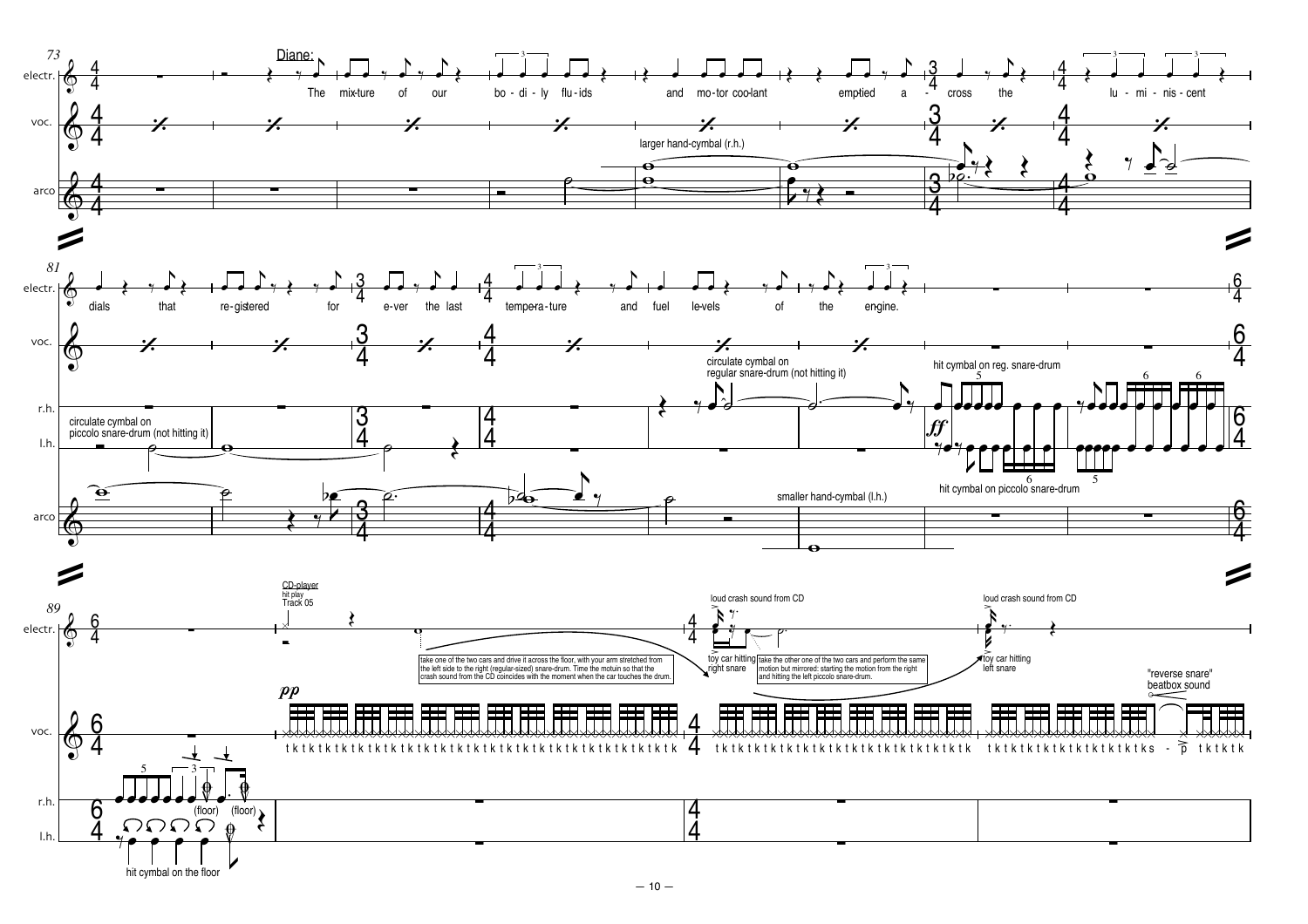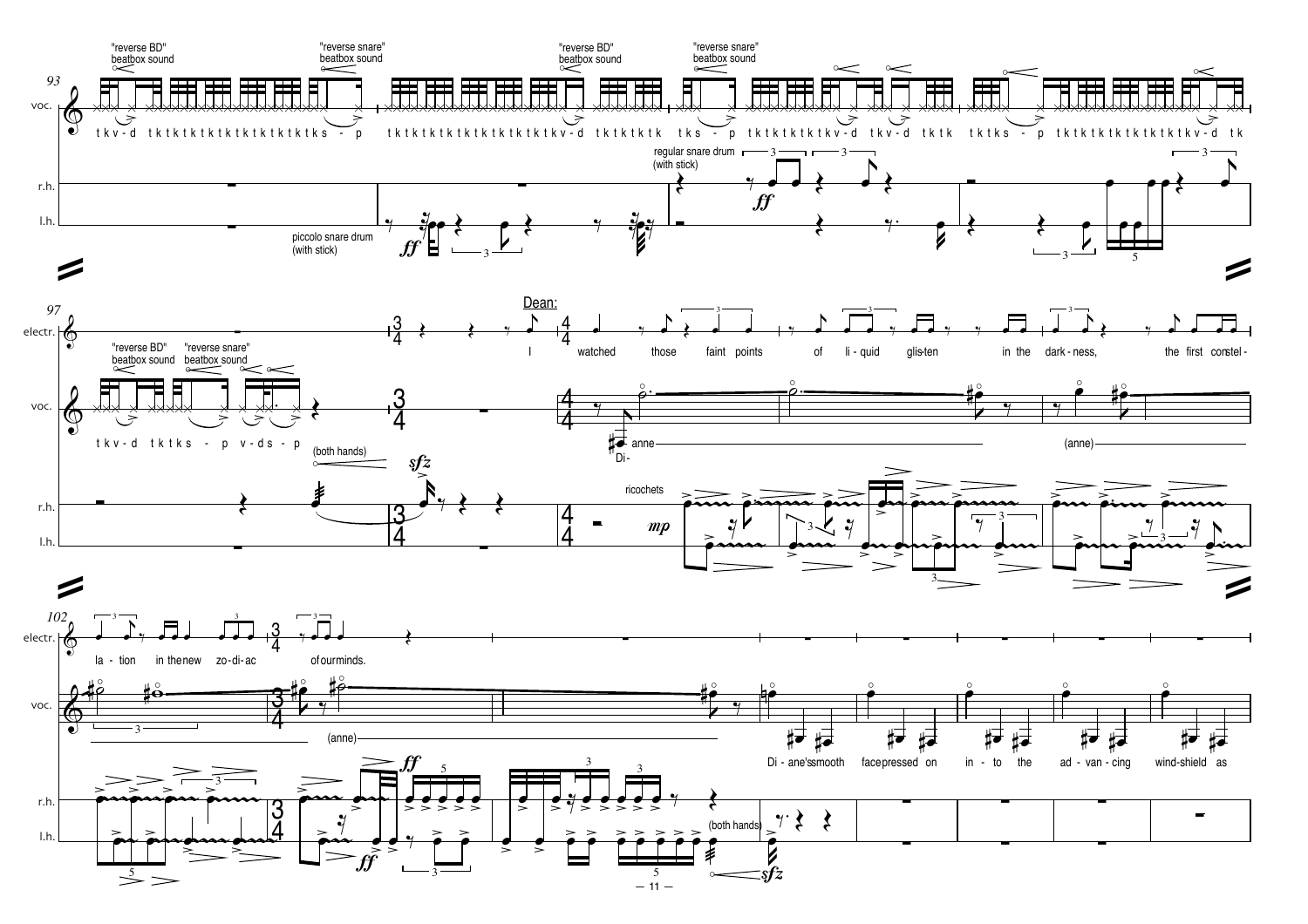

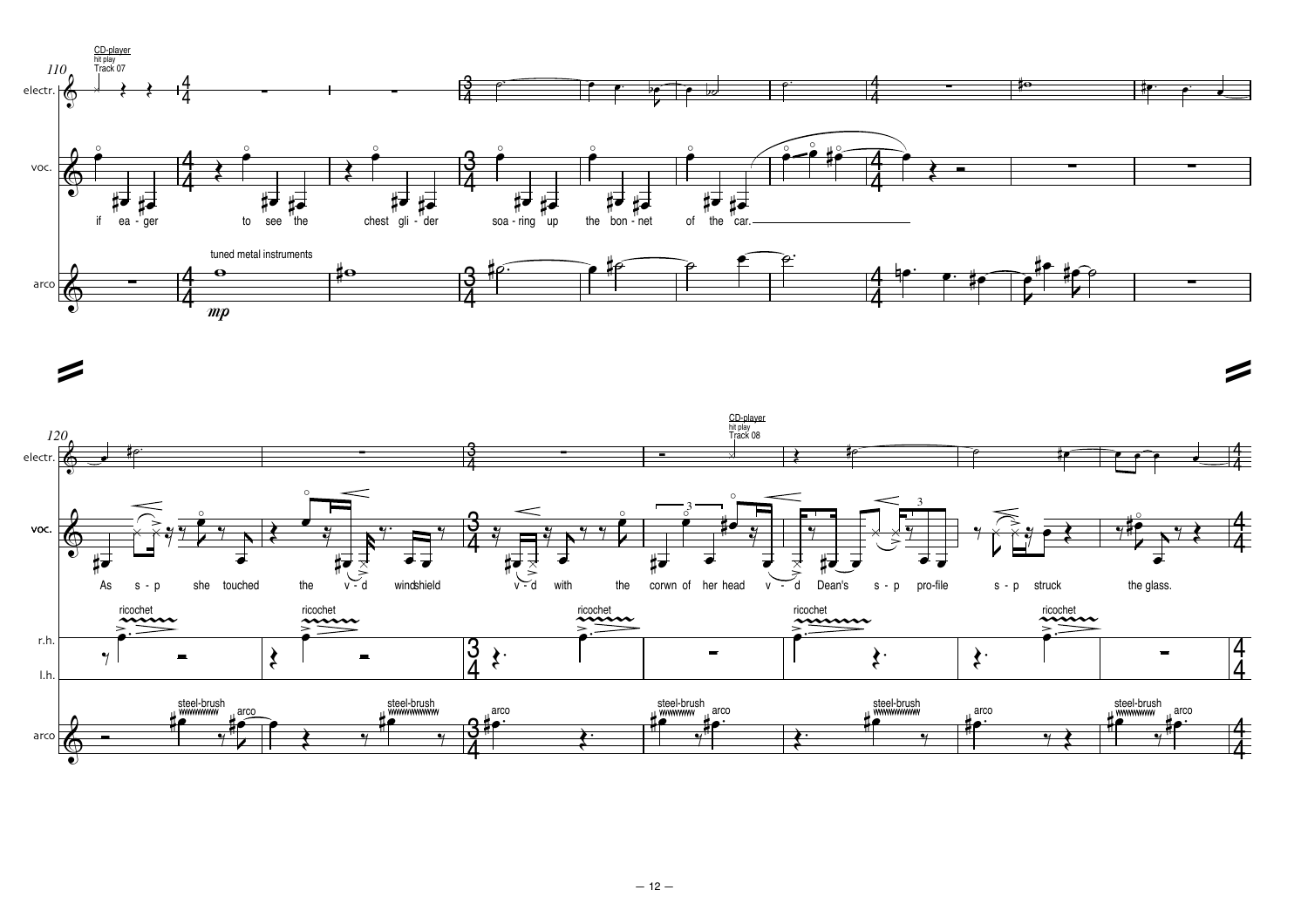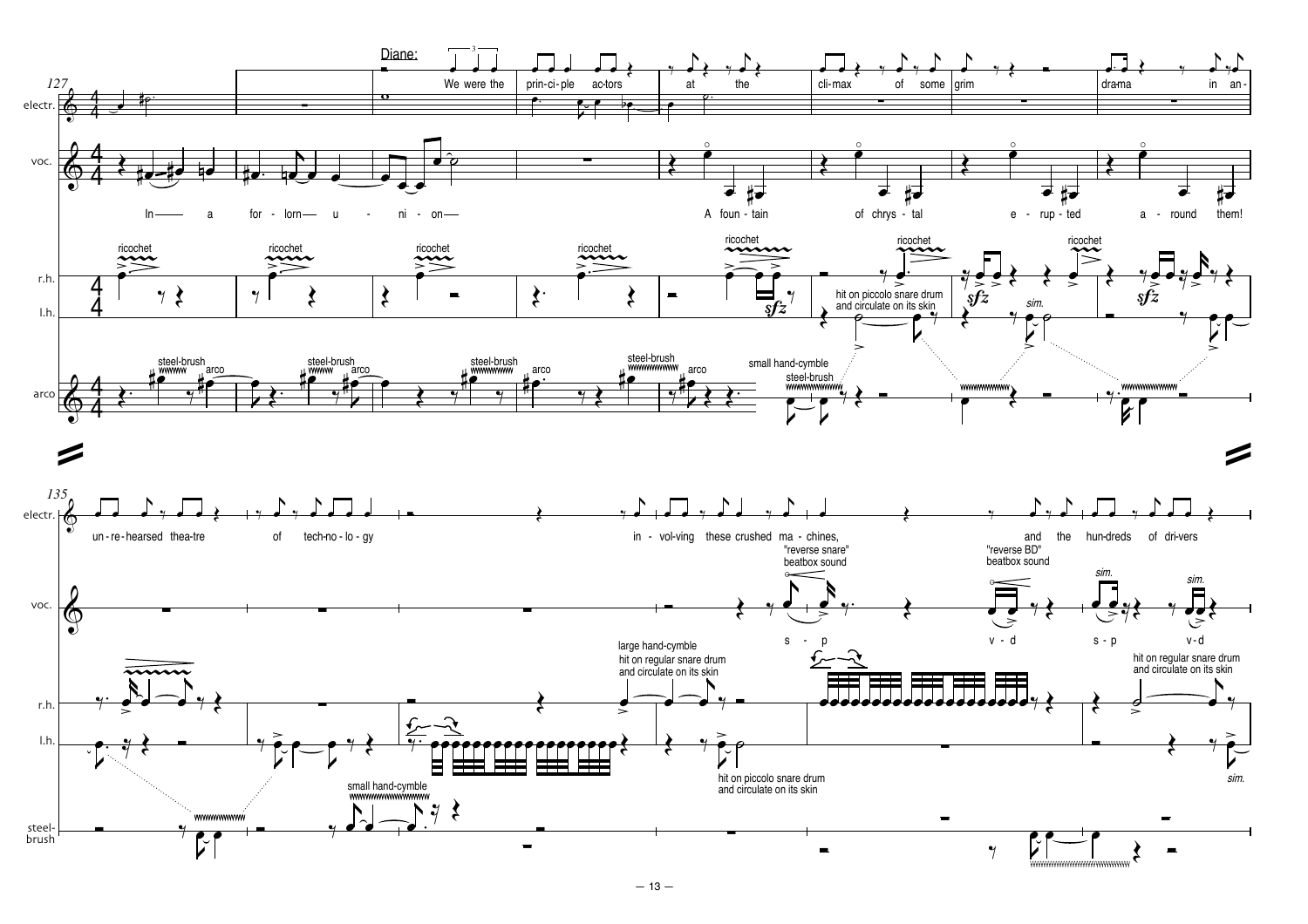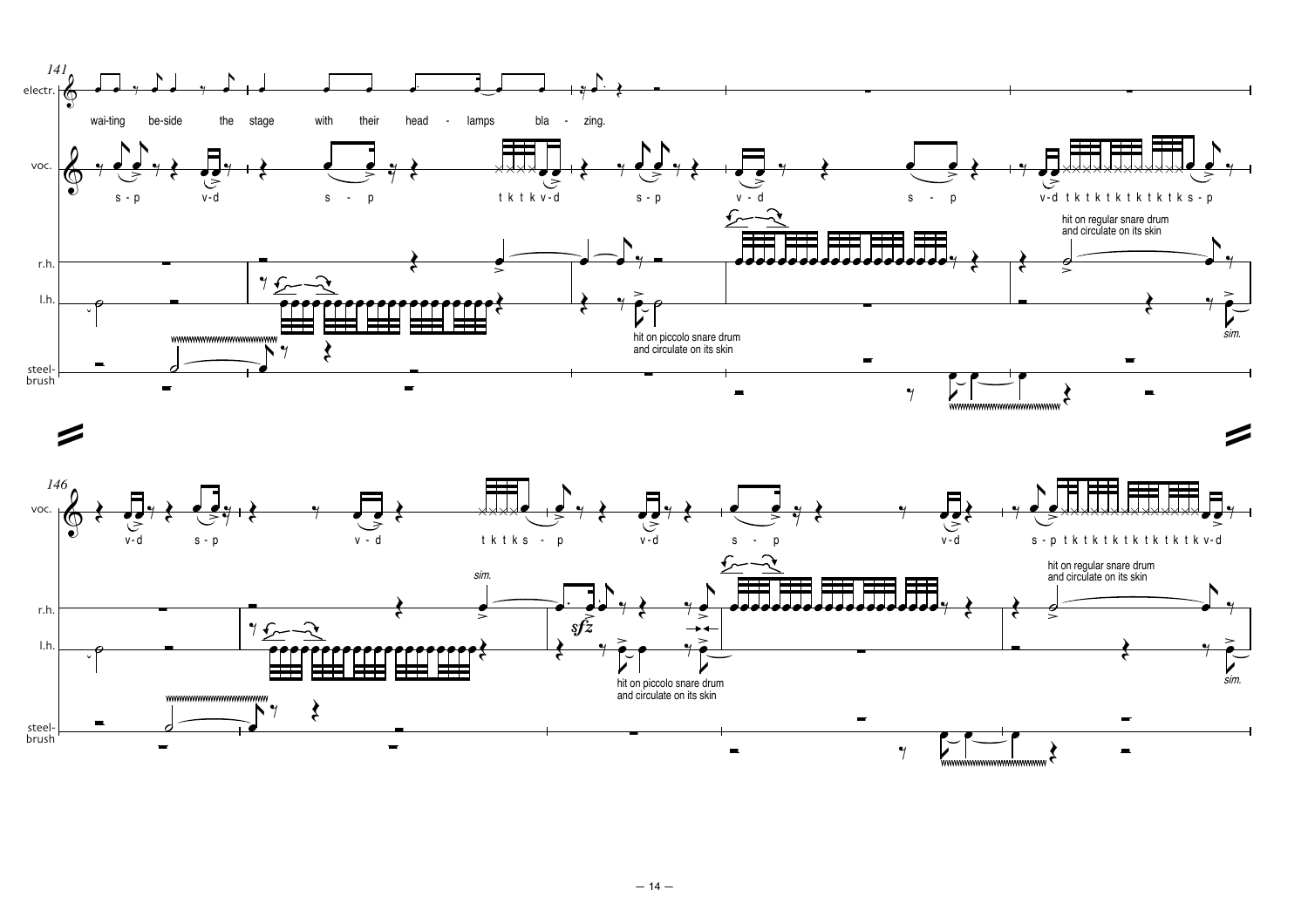